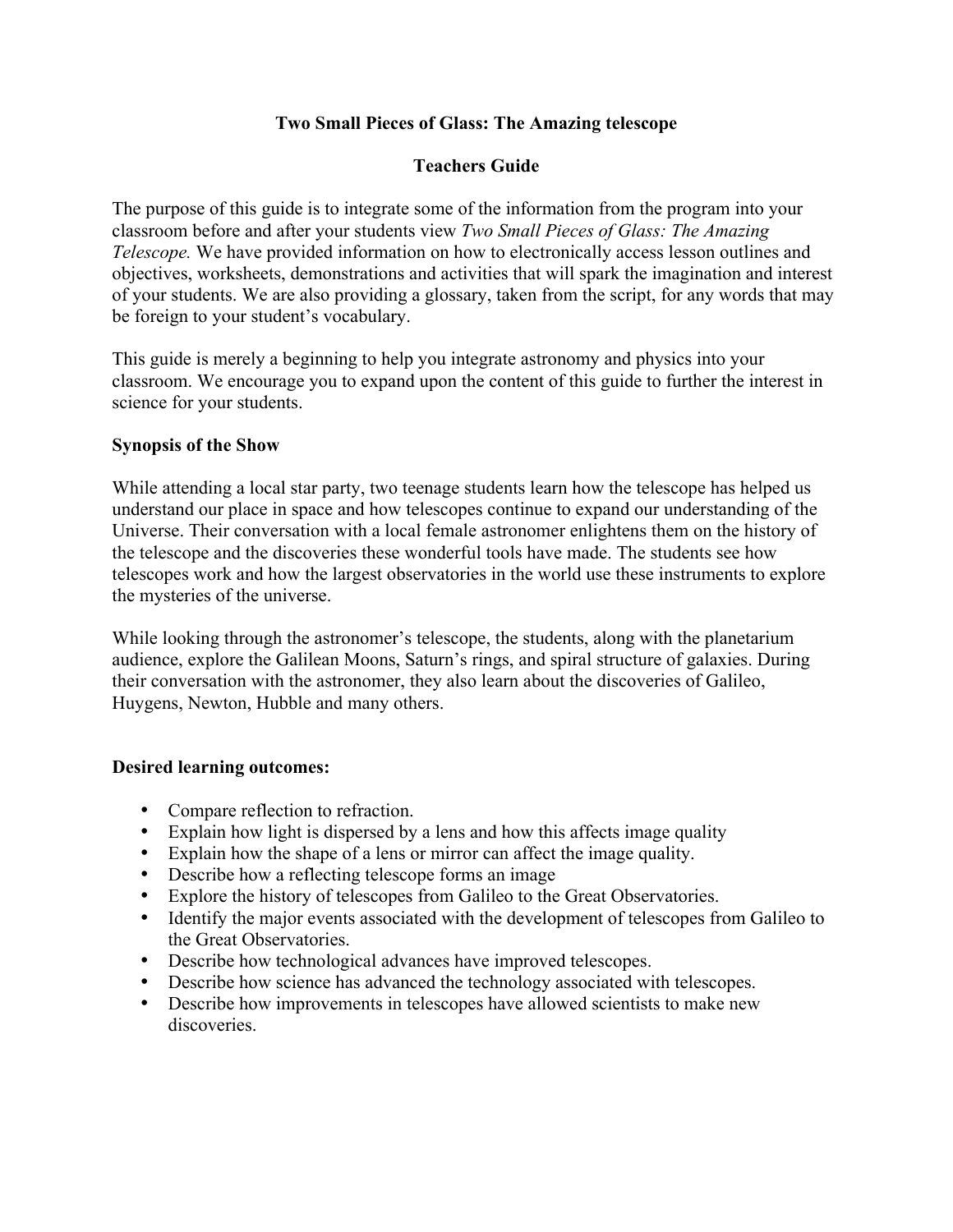# **World Wide Web Educator Lesson Plans and Activities**

# • **Telescopes from the Ground Up: Exploring the history of telescopes from Galileo to NASA's great observatories**

*Telescopes From the Ground Up* traces the history of telescope development and highlights the interplay between technological and scientific advances. In this modular activity, milestones in telescope development are highlighted in the 10 sections called "eras," with specific examples included in the associated "telescope pages." The human component is integrated through the biography pages, which provide a glimpse of the inventors and astronomers behind the telescopes. The science of light and telescopes is presented in the section "Get to the Root of It," which can be used for review, learning the basics, or remediation. Depending on the teacher's objective, "Get to the Root of It" can be accessed prior to doing the activity and/or while working through the eras and telescope pages.

Available in electronic format through the Space Telescope Science Institute's Amazing Space link.

http://amazing-space.stsci.edu/resources/explorations/groundup/

# • **Space-Based Astronomy: An Educator Guide with Activities for Science, Mathematics and Technology Education.**

This NASA educator guide tells the story of why it is important to observe celestial objects from outer space and how to study the entire electromagnetic spectrum.

Available in electronic format through NASA spacelink

http://www.aiaa.org/kidsplace/kidsplacepdfs/58277main\_Space.Based.Astronomy.pdf

# • **NASA's Imagine the Universe**

This site is intended for middle and high school students, and for anyone interested in learning about our universe.

Imagine the Universe lesson plans are available at this link

http://imagine.gsfc.nasa.gov/docs/teachers/lesson\_plans.html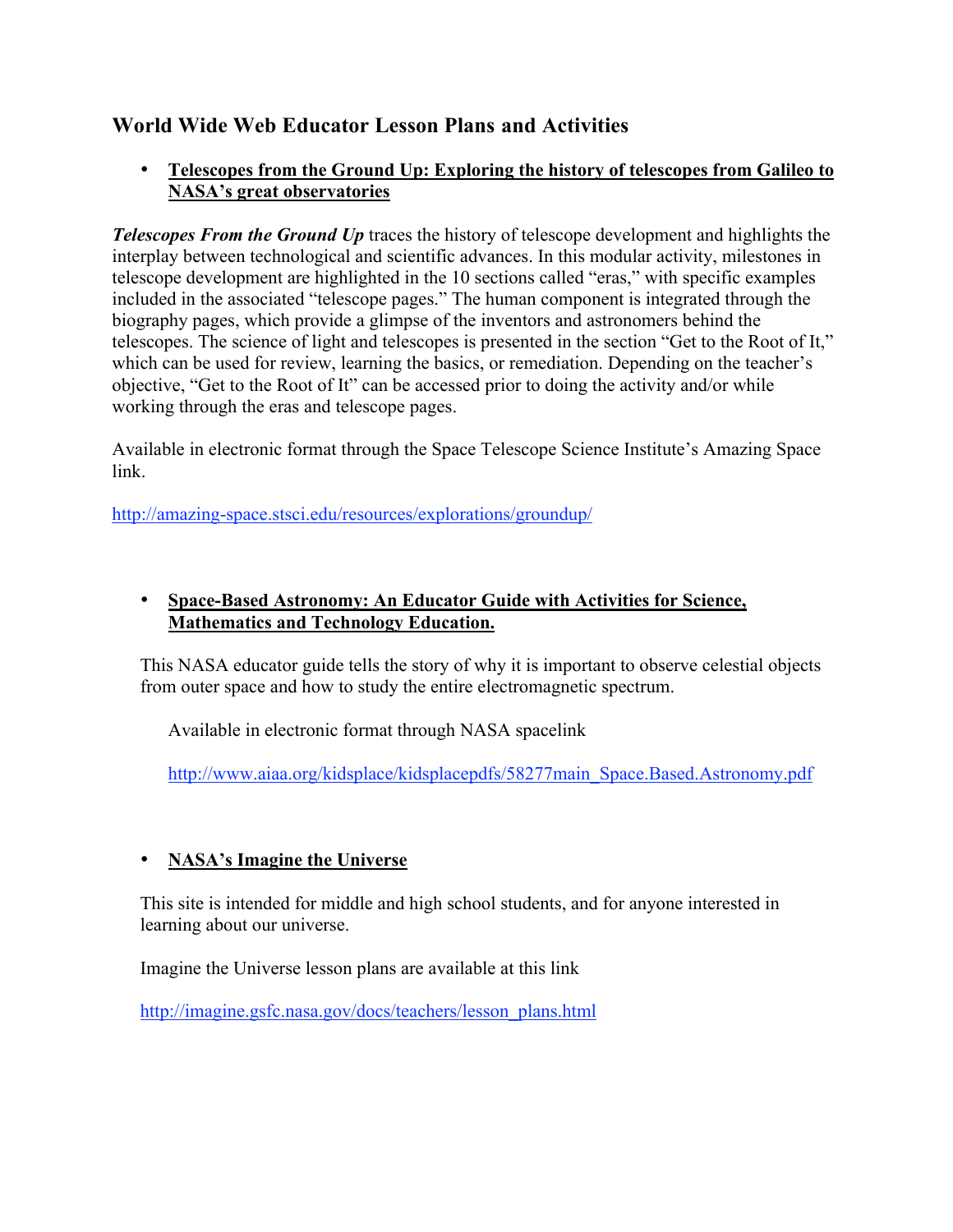# • **Star Child: A learning Center for Young Astronomers**

The information and activities found in StarChild can be used to engage, excite, and educate students in elementary school. It contains easy-to-understand information about the solar system, the Universe, and other "space stuff" as well as activities, movies, puzzles, etc. Each topic has a short quiz at the end. This site, written by middle school teachers, is a great educational resource with lots of fun!

The StarChild site is a service of NASA and the Goddard Space Flight Center

http://starchild.gsfc.nasa.gov/docs/StarChild/StarChild.html

Teachers Center lesson plans

http://starchild.gsfc.nasa.gov/docs/StarChild/teachers/teachers.html

# • **How Teachers Can Get Involved In The International Year of Astronomy**

If you are a teacher, this site provides some ideas on how you and your students can participate in the International Year of Astronomy 2009, celebrating 400 years since Galileo began observing the heavens through his telescope.

http://www.astronomy2009.us/Content/Documents/IYAGetInvolved-Teachers-27Jan2009.pdf

# • **How Homeschool Families Can Get Involved In The International Year of Astronomy**

If you are a homeschool family or umbrella group, this site provides some ideas for how you can participate in the International Year of Astronomy 2009, celebrating 400 years since Galileo began observing the heavens through his telescope.

http://www.astronomy2009.us/Content/Documents/IYAGetInvolved-HomeSchool-27Jan2009.pdf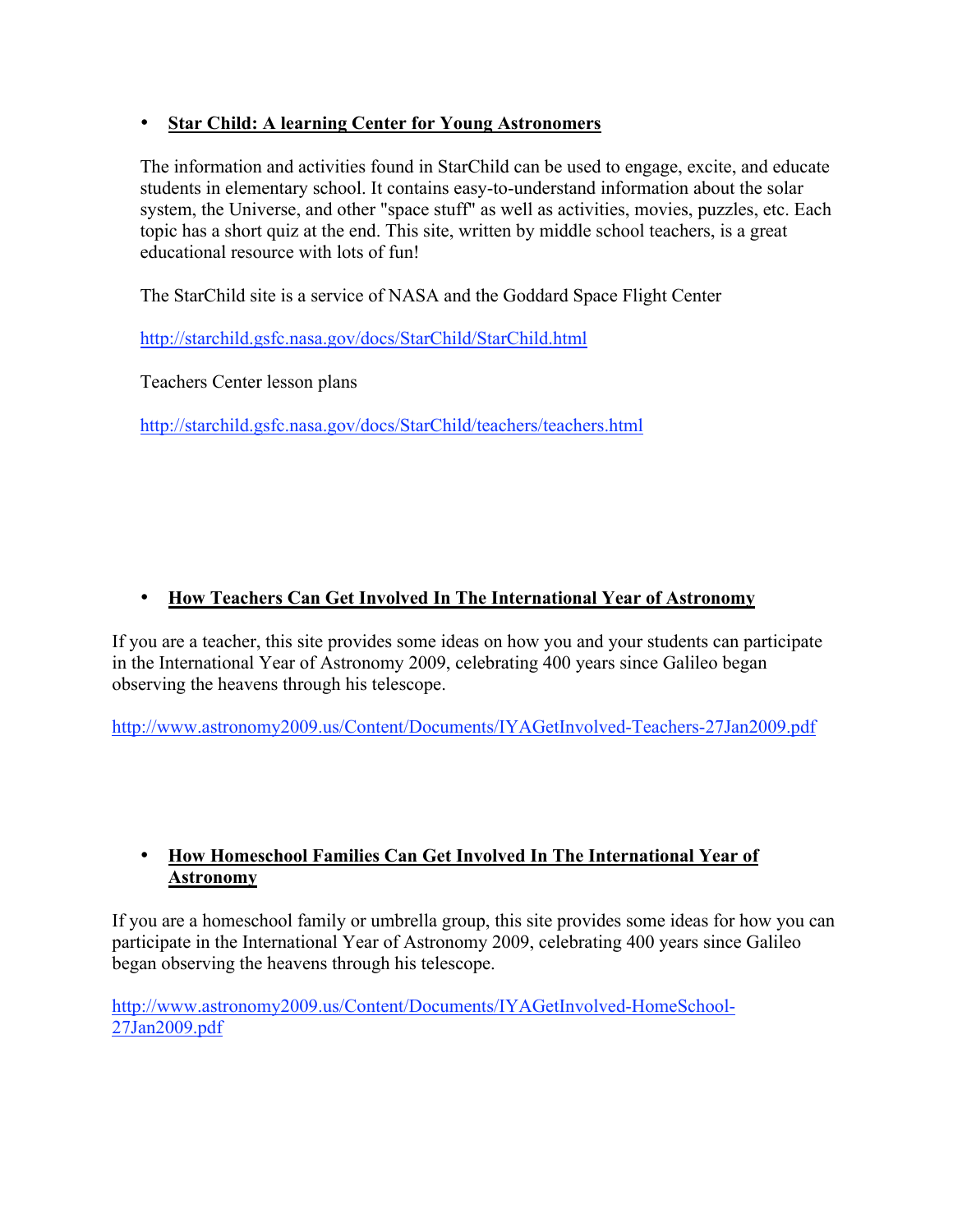# • **Refracting Telescope Kit**

You and your students can build a simple 16-power refracting telescope, similar to Galileo's first telescopes. Discover how he was able to make astonishing discoveries with crude instruments that lacked precision and clarity. The kit includes instructions and activities.

Refracting Telescope Kits are available through Science First  $\omega$ 

http://www.sciencefirst.com/vw\_prdct\_mdl.asp?mdl\_cd=6540000

# **Other Resources**

# **Binary Star Systems**

- http://chandra.harvard.edu/xray\_sources/binary\_stars.html
	- $\circ$  The Chandra X-Ray Observatory website explains the different types of binary star systems. Includes satellite photos, and demonstrational videos. Intended for high school and above.

# **Dark Matter**

- http://heasarc.gsfc.nasa.gov/docs/rosat/gallery/display/darkmatter.html
	- o This is a display from ROSAT. It has some information about dark matter in a short paragraph as well as data from the satellite. It is a good resource for middle/high school students and teachers.

## **Galaxies**

- http://www.seds.org/messier/galaxy.html
	- o A description of the different classes of galaxies (spiral, elliptical, etc.), what kinds of objects galaxies contain, and when most galaxies were formed. High school and above.

## **General Astronomy**

- http://darkskyinstitute.org/astronomy.html
	- o This Web site is an astronomy course for middle/high school students using the Internet.
- http://heasarc.gsfc.nasa.gov/docs/www\_info/webstars.html
	- o WebStars: Astrophysics in Cyberspace, a large list of other astronomy sites, with short descriptions.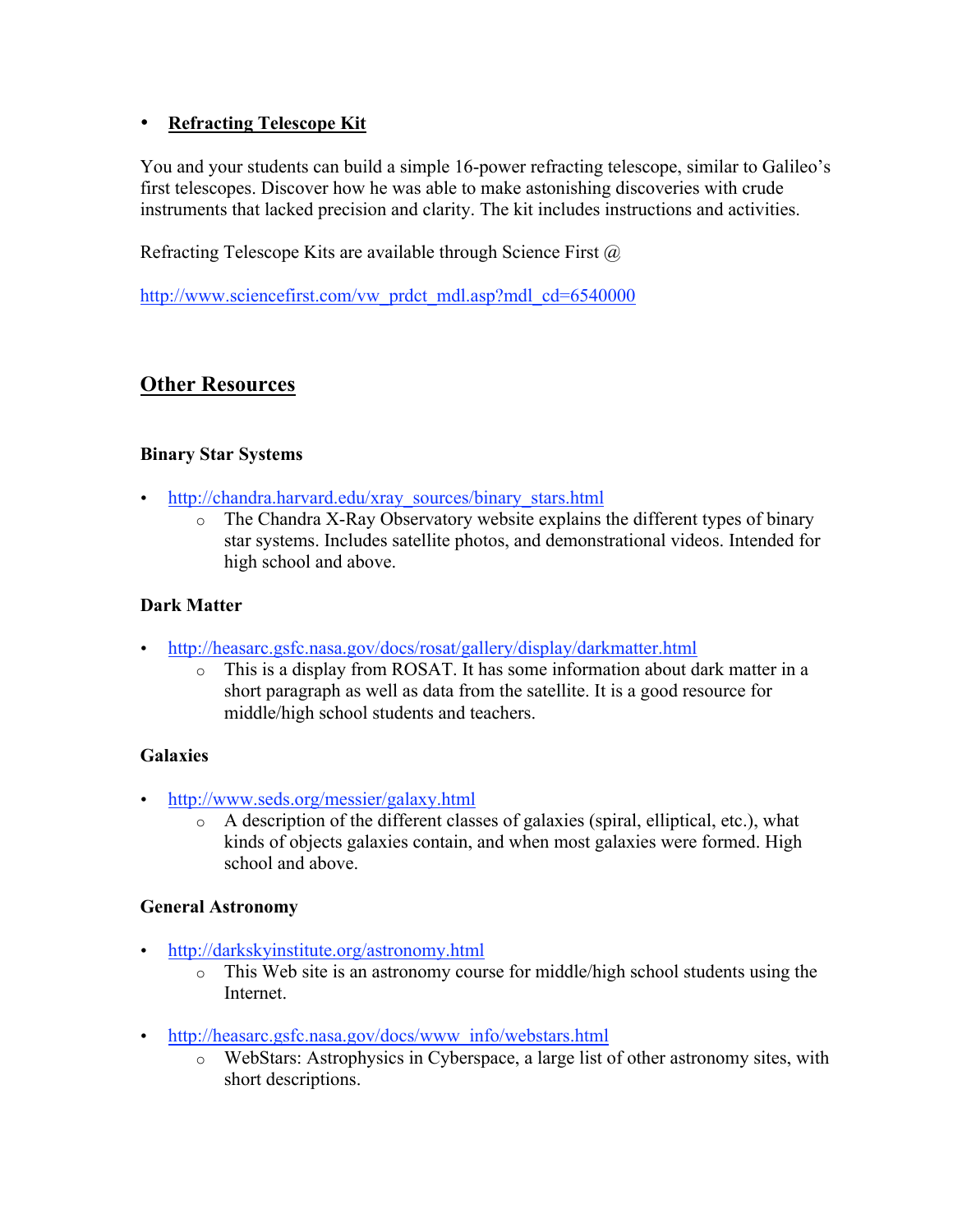- http://apod.gsfc.nasa.gov/apod/astropix.html
	- o Astronomy Picture of the Day: Each day a different image or photograph of our fascinating Universe is featured, along with a brief explanation written by a professional astronomer. Archived pictures (sorted by date and by subject) go back to June, 1995. The text is very informative and contains useful links to related information. Accessible for high school students and above.

# **Optics**

- http://www.opticsforkids.com/
	- o An introduction to optics, including facts about rainbows, stars, and lasers. Material appropriate for K-12 readers.

## **Multiwavelength Astronomy**

- http://coolcosmos.ipac.caltech.edu/
	- o Have you ever wondered what your cat might look like in infrared light? See for yourself, with the pictures provided on this website. Many other kinds of animals are included as well. Interesting for all ages.
- http://coolcosmos.ipac.caltech.edu/cosmic\_classroom/multiwavelength\_astronomy/ multiwavelength\_astronomy/index.html
	- o A gallery of Messier Objects (a catalog of easily observed astronomical objects), showing each in various wavelengths. Includes explanations of the features we can see using each wavelength. Very colorful! Interesting for any age.

## **Stars**

- http://starchild.gsfc.nasa.gov/docs/StarChild/universe\_level2/stars.html
	- o Stars and the lives of stars are explained for 5-8 graders, complete with glossary terms linked and questions.
- http://starchild.gsfc.nasa.gov/docs/StarChild/solar\_system\_level2/sun.html
	- o All about the Sun for the 5-8 grader.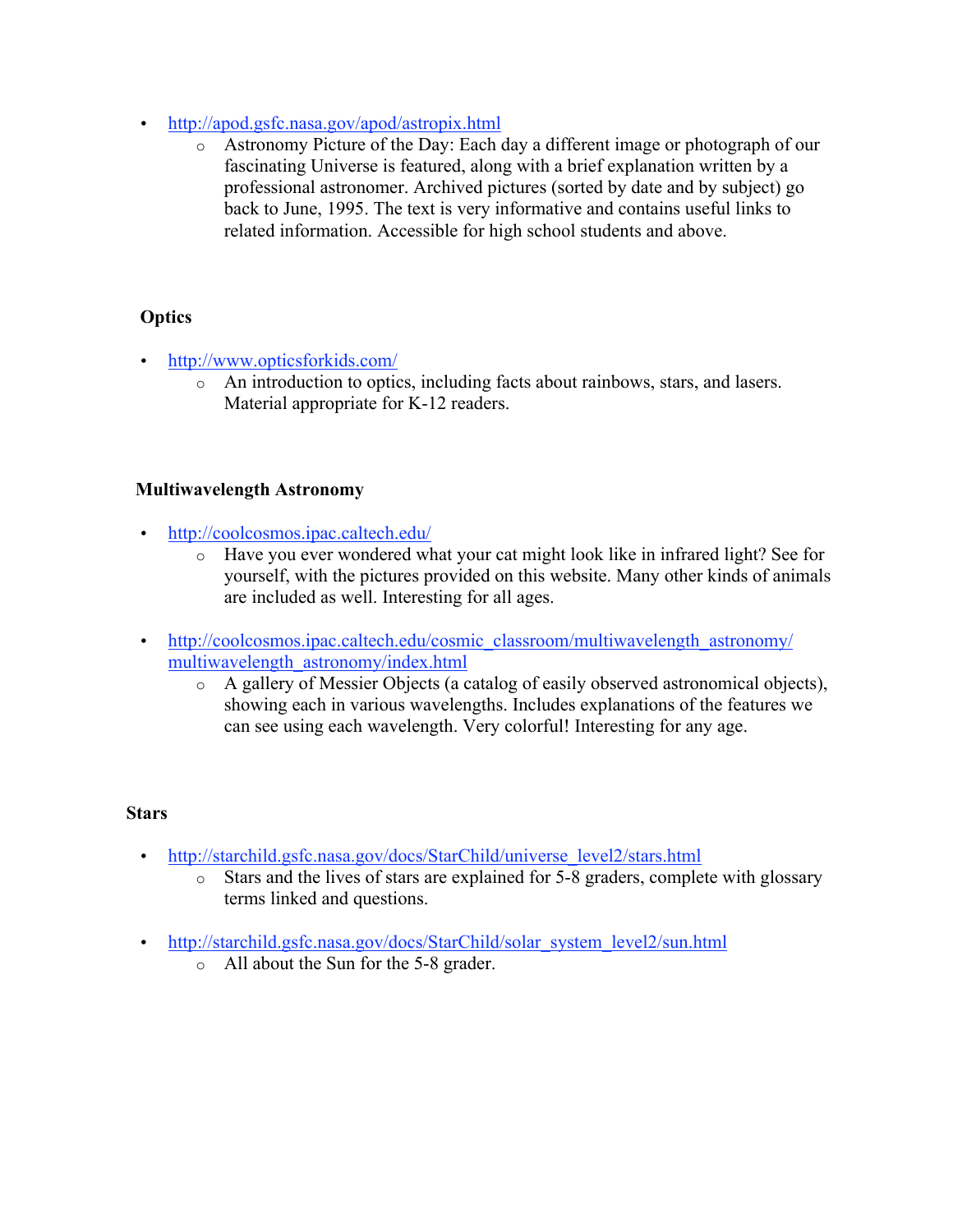## **Telescopes Of The World**

An interactive site displaying information on all the major telescopes in the world.

• http://www.400years.org/interactive.php

## **Hubble Space Telescope Images**

A presentation and explination of some of the best images taken by the Hubble Space Telescope

o http://www.seds.org/hst/hst.html

## **What's Happening in the Sky Today?**

Sky & Telescope - Sky at a Glance

• http://www.skyandtelescope.com/observing/highlights

## Sky & Telescope's Planet Observing Page

• http://www.skyandtelescope.com/observing/objects/planets/

## Printable Star Charts

• http://skymaps.com/downloads.html

## **Planets**

Welcome to the Planets (JPL)

• http://pds.jpl.nasa.gov/planets/

## Solar System Exploration Homepage

• http://sse.jpl.nasa.gov/index.cfm

## Views of the Solar System

• http://solarviews.com/eng/homepage.htm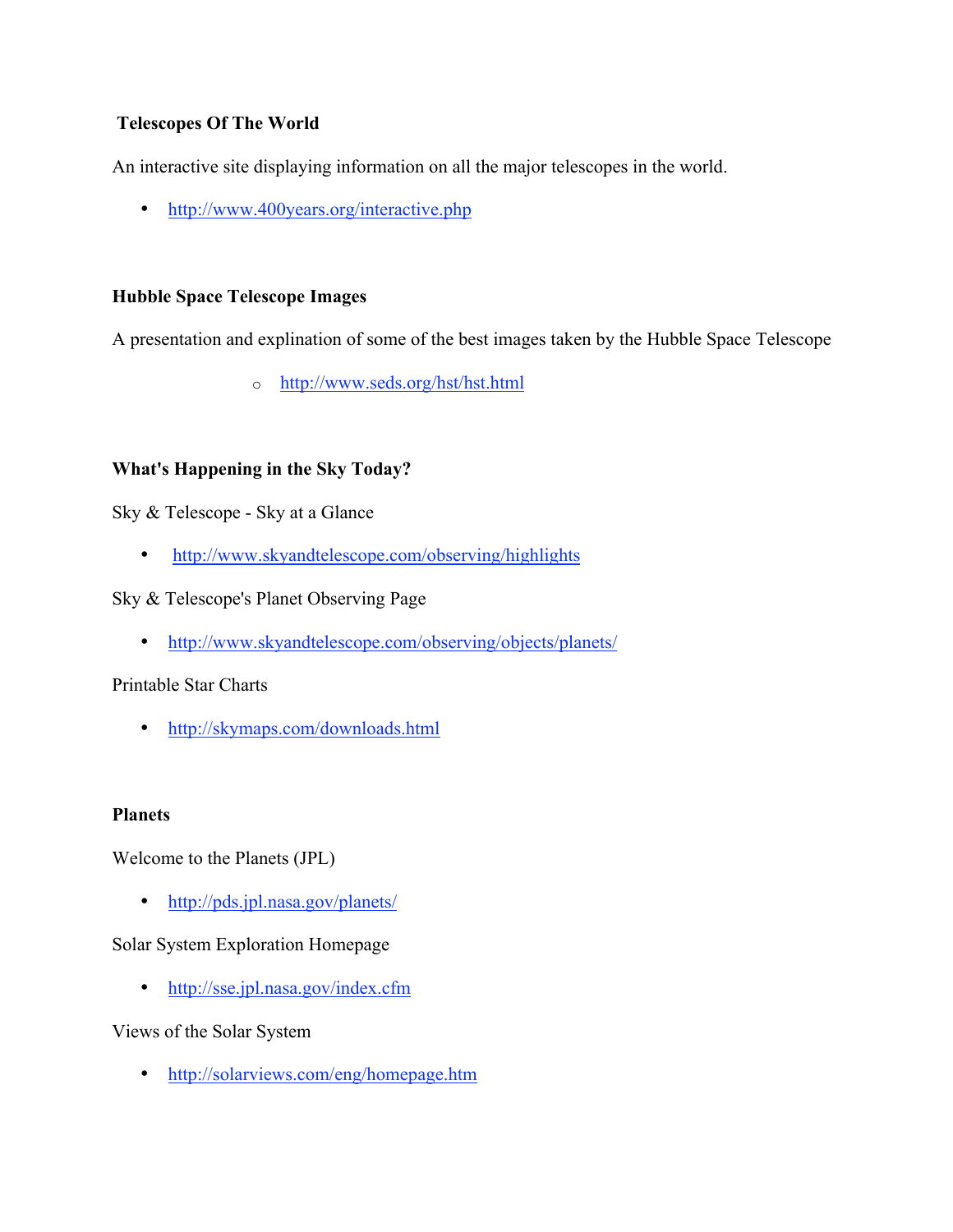#### **Sunspots**

Space Weather Bureau

• http://www.spaceweather.com/

#### Sky & Telescope's Solar Observing Page

• http://www.skyandtelescope.com/observing/objects/sun/

#### Sunspots

• http://www.exploratorium.edu/sunspots/index.html

#### National Solar Observatory

• http://www.nso.edu/

#### **Moon**

Sky & Telescope's Moon Page

• http://www.skyandtelescope.com/observing/objects/moon/

Moon Phase Picture for Any Date and Time (1800 2199)

• http://tycho.usno.navy.mil/vphase.html

#### **Stars & Constellations**

Constellations (SEDS)

• http://www.seds.org/Maps/Const/constS.html

#### Stars and Constellations

• http://www.astro.wisc.edu/~dolan/constellations/

Double Stars, Variable Stars, Star Clusters (Sky & Telescope)

• http://www.skyandtelescope.com/observing/objects/